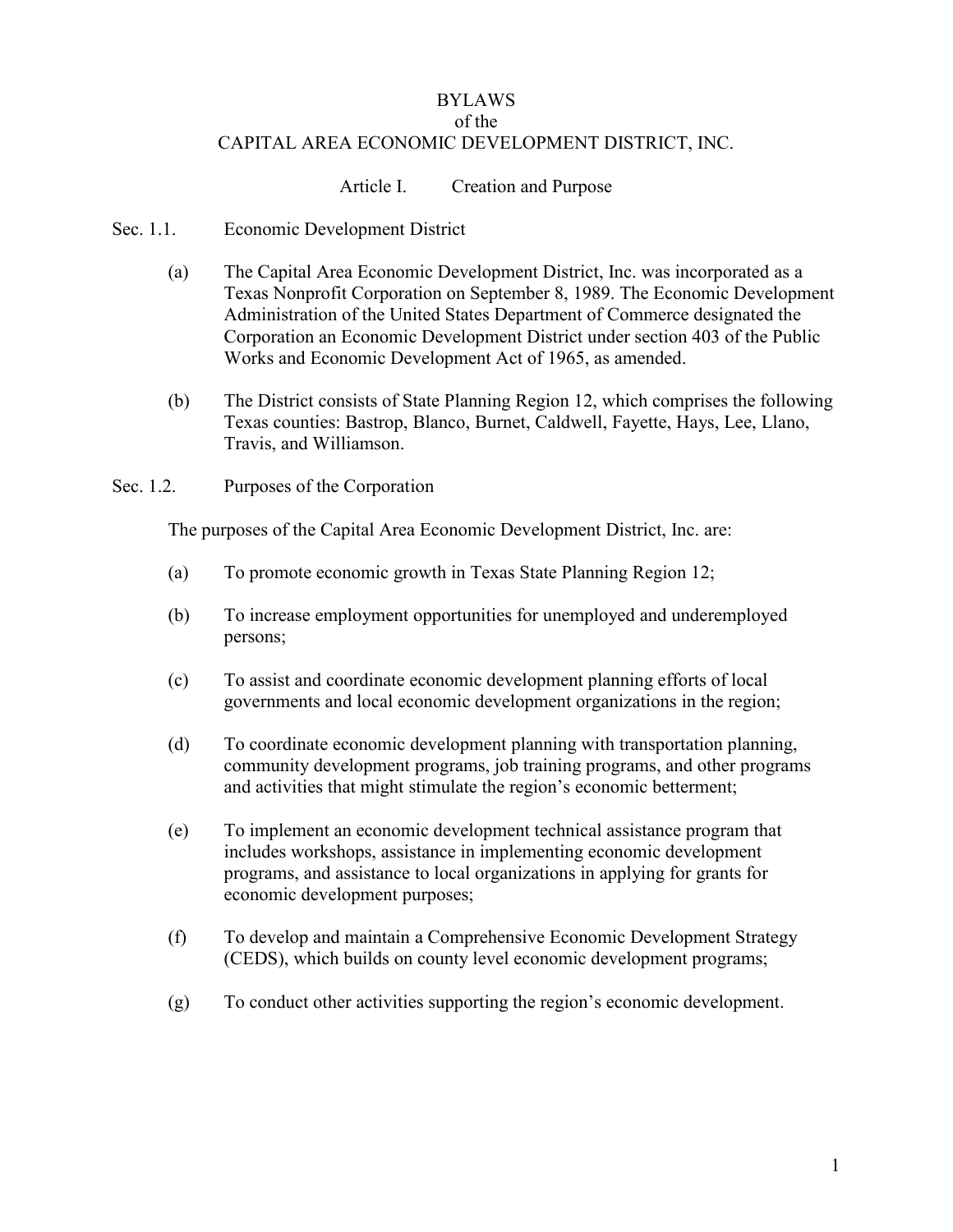- Sec. 2.1. Duties, Number and Appointment
	- (a) All powers of the Capital Area Economic Development District, Inc. shall be exercised by, or under the authority of, and the business and affairs of the Corporation managed under the direction of, a board of directors.
	- (b) The Corporation's board of directors consists of no fewer than 13 or more than 30 individuals, as fixed from time to time by resolution of the Capital Area Council of Governments (CAPCOG) Executive Committee.
	- (c) The Executive Committee of CAPCOG ratifies the directors of the Corporation, who may be the members and officers of the Executive Committee.

## Sec. 2.2. Membership Qualification

- (a) Directors must be residents of State Planning Region 12 and represent the following interest groups in the Region, among others: workforce, business associations, utilities, transportation, higher education, human services, housing, growth management/development, local government, and health.
- (b) The Membership must have minority representation inclusive and reflective of the population of the area served.
- Sec. 2.3. Term
	- (a) A director serves until replaced.
	- (b) A director may resign at any time. A director's resignation is effective when the notice is given, unless the notice specifies a later effective date.
	- (c) If a director is unable to attend a scheduled meeting, notification must be made to the CAPCOG Committee liaison at least two business days prior to the meeting for an absence to be excused.
	- (d) The Board of Directors membership shall be ratified by the CAPCOG Executive Committee in January each year.
- Sec. 2.4. Vacancy
	- (a) A vacancy on the board occurs: (1) when a director dies; (2) when a director resigns; (3) when a director is replaced; (4) when a director becomes disqualified to serve; or (5) when the number of directors is increased.
	- (b) In case of vacancy on the board, the CAPCOG Committee liaison shall fill the vacancy by appointment.
- Sec. 2.5. No Compensation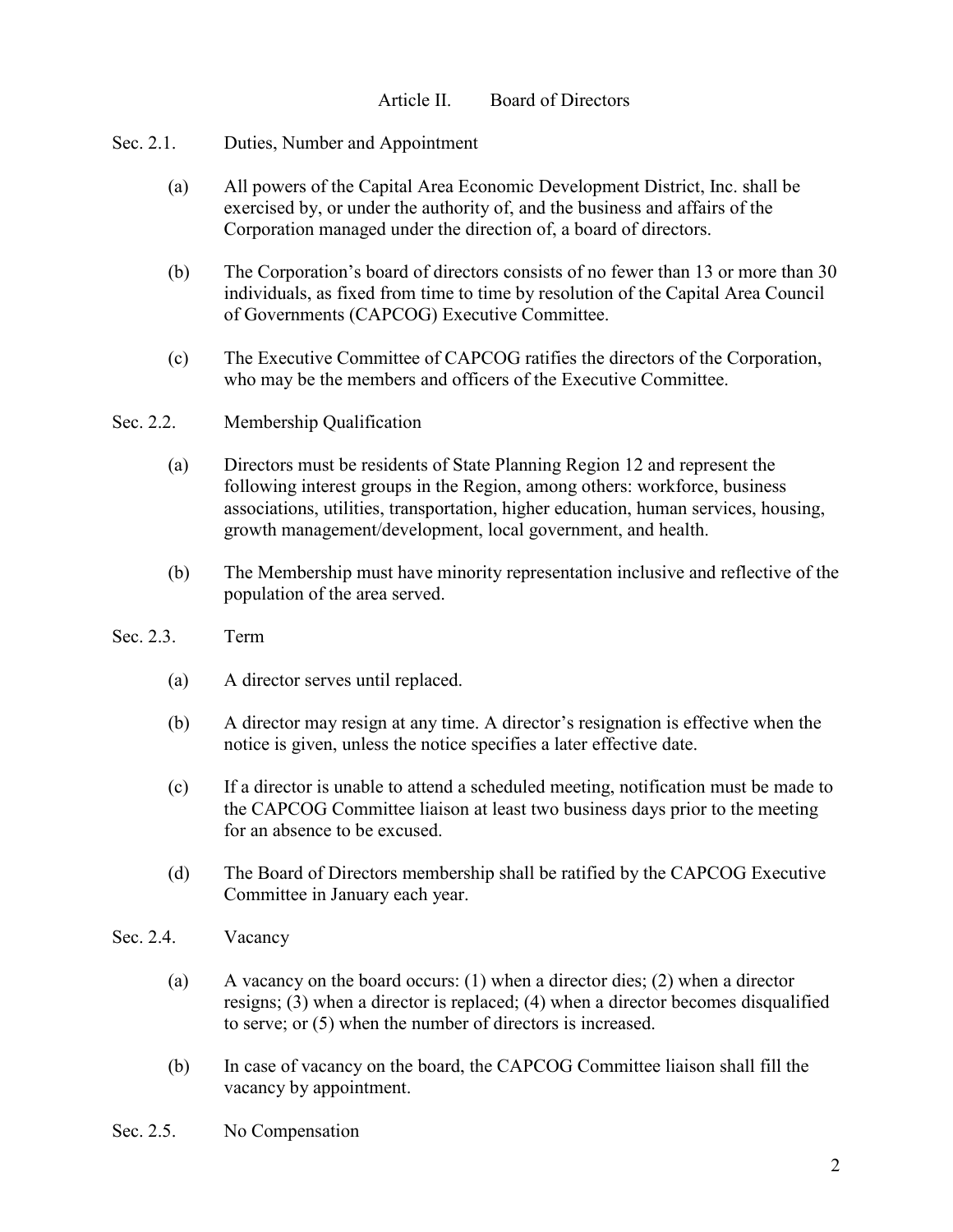Directors are not entitled to compensation for their services as directors or officers. The Corporation may reimburse directors or officers for expenses incurred for training, conferences and other meetings, in accordance with the CAPCOG Travel Policy.

- Sec. 2.6. Meetings of the Board
	- (a) The board of directors may meet from time to time at location in or out of the state as determined by resolution of the board.
	- (b) A quorum of the board of directors consists of a majority of the number of directors fixed under section 2.1, excluding vacancies. However, a quorum may not consist of fewer than 40% of the number of directors fixed under section 2.1.
	- (c) If a quorum is present when the vote is taken, the affirmative vote of a majority of directors present is the act of the board of directors.
	- (d) A voting member of the CAEDD may designate a proxy to attend regular and special meetings in that member's place. The proxy's attendance will be credited for the member's attendance but will not be counted toward the quorum. The designated proxy will not be eligible to vote but may participate in discussion as needed to communicate the support, concerns, or questions of the organizations being represented.
- Sec. 2.7. Notice of Meeting

Written notice, including an agenda, of each meeting of the board must be sent to each director at least five business days before the meeting date.

- Sec. 2.8. Committee of the Board
	- (a) The board of directors by resolution may create one or more committees and appoint members of the board to serve on them. Each committee may have two or more members, and they will serve at the pleasure of the board.
	- (b) Sections 2.6 through 2.10, which govern meetings, quorum and voting requirements, meeting notices, conflict of interest, and parliamentary rules, apply to committees and their members as well.
	- (c) To the extent specified in the creating resolution, a committee may exercise the board's authority under section 2.1.
- Sec. 2.9. Conflict of Interest
	- (a) A director who is a member of the governing body, an officer, or an employee of an entity whose application for economic development funding will be reviewed by the Corporation must disclose his or her status before the application is considered and may not participate in discussion of or vote on the application.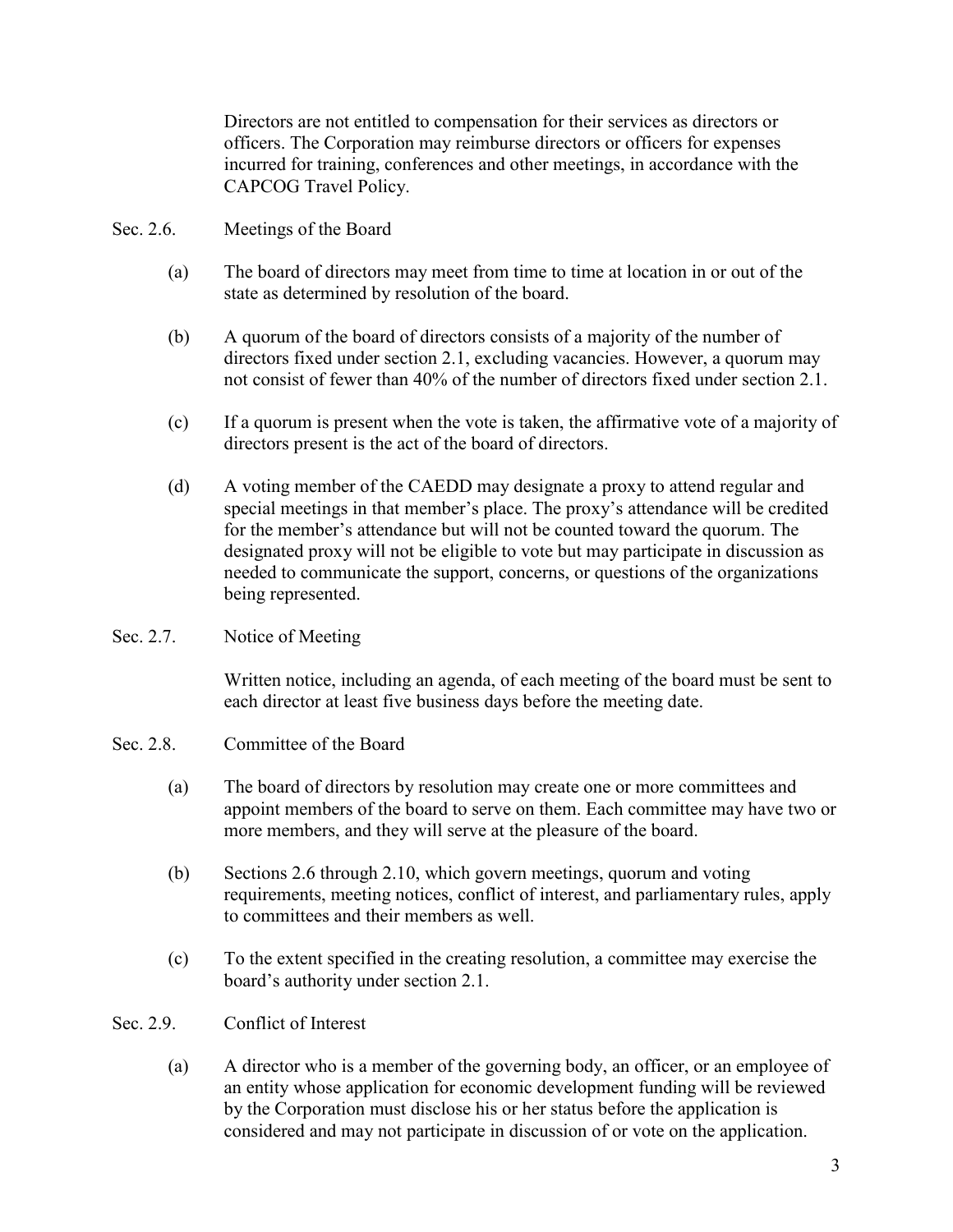- (b) The director is counted in determining the existence of a quorum. A vote cast by a director in violation of subsection (a) is not counted.
- Sec. 2.10. Parliamentary Rules

Except where these bylaws provide otherwise, the conduct of Board meetings is governed by the 1970 edition of Robert's Rules of Order Newly Revised.

Article III. Officers

- Sec. 3.1. Titles and Terms of Office
	- (a) The Officers of the Corporation are Chairperson and Vice-Chairperson.
	- (b) Officers are elected by the Board of Directors each year at the first meeting of the calendar year.
- Sec. 3.2. Vacancy

In case of vacancy of either officer, as determined under section 2.4, the CAEDD shall fill the vacancy by election from among the Directors at the next meeting to serve the remainder of the term.

- Sec. 3.3. Powers and Duties of Officers
	- (a) The chairperson is the chief executive officer of the Corporation and, subject to control of the board of directors, is generally responsible for conducting the business and affairs of the Corporation.
	- (b) The vice-chairperson has the powers and carries out the duties of the chairperson when the chairperson is absent or unable to act.
	- (c) The board of directors may assign specific duties to the officers from time to time by resolution.

Article IV. General Provisions

Sec. 4.1. Principal Office

The CAPCOG offices shall serve as the Corporation's principal office.

Sec. 4.2. Fiscal Year

The board of directors shall determine the Corporation's fiscal year by resolution, subject to the approval of the CAPCOG Executive Committee.

Sec. 4.3. Books and Records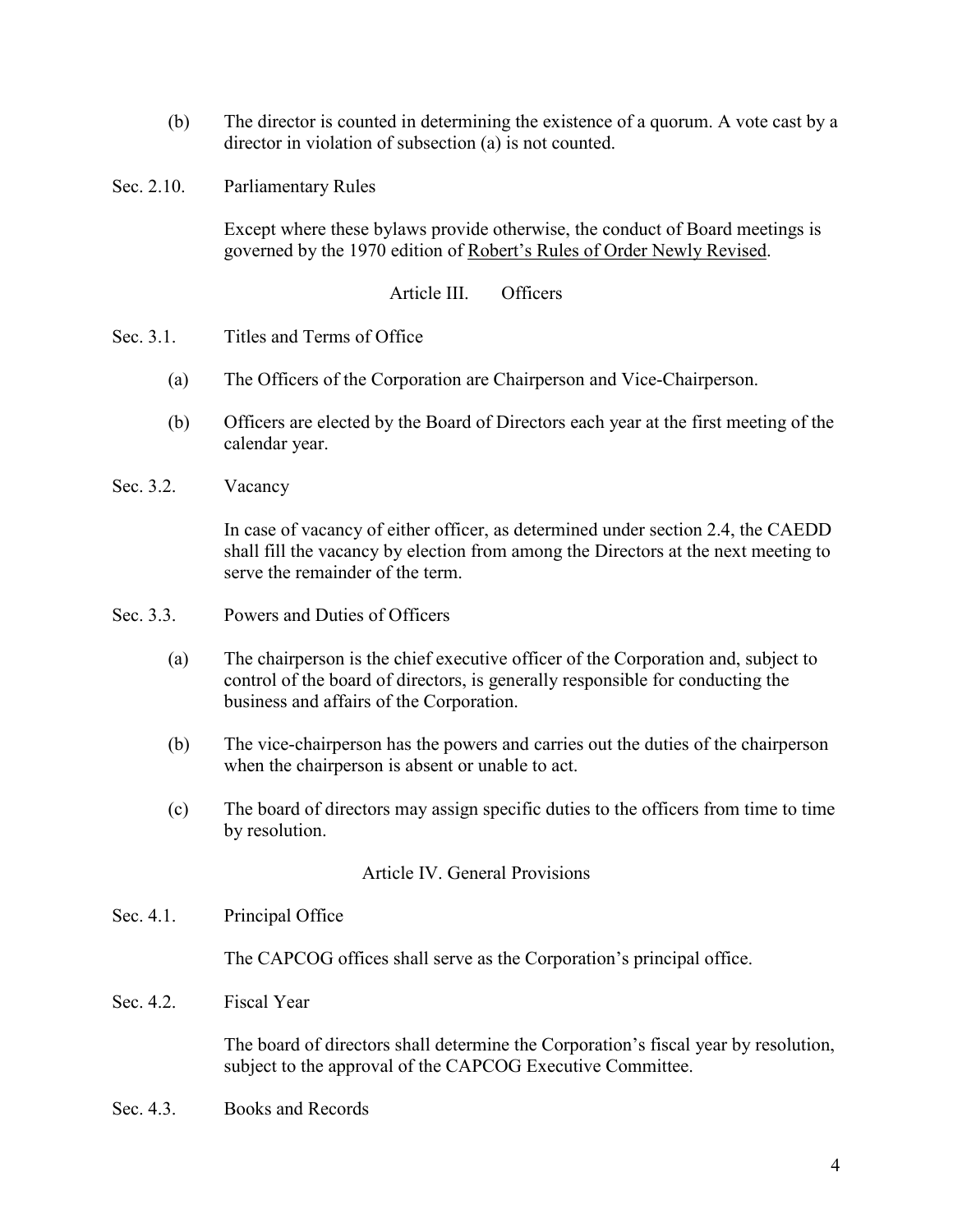- (a) The Corporation shall keep at its principal office correct and complete minutes of the meetings of its board of directors and committees of the board, and appropriate financial records.
- (b) The Corporation's books and records are subject to the Open Records Act.
- (c) Minutes of Committee meetings, documents distributed, and other records are property of CAPCOG and shall be maintained in accordance with CAPCOG's Records Retention Schedule. These materials are available for public view, at CAPCOG's offices, upon receipt of a written request by the interested party.
- Sec. 4.4. Staff

The Executive Director of CAPCOG is the Executive Director of the Corporation, and the Executive Director may assign CAPCOG employees to carry out duties for the Corporation.

Sec. 4.5. Professional Conduct

Committee members should maintain objectivity and professionalism when carrying out business of the Committee. Committee members will not discriminate based on race, color, religion, sex, national origin, disability, sexual orientation, gender identity or age. In the event that a Committee member acts in a manner which brings the work of the Committee into question or controversy, it shall be the responsibility of the CAPCOG Executive Director to address the incident and if appropriate, to recommend removal from the committee.

- Sec. 4.6. Amendment of Bylaws
	- (a) The board of directors may amend these bylaws at a regular or special meeting.
	- (b) The written text of a proposed amendment must be furnished for each director at least five business days before the day of the meeting at which it will be considered.
	- (c) An amendment is effective when adopted by the board unless the amendment specifies a later effective date.

Adopted this 17<sup>th</sup> day of October 1989.

Bylaws History

Adopted October 1989 Revised December 1997 Revised July 2000